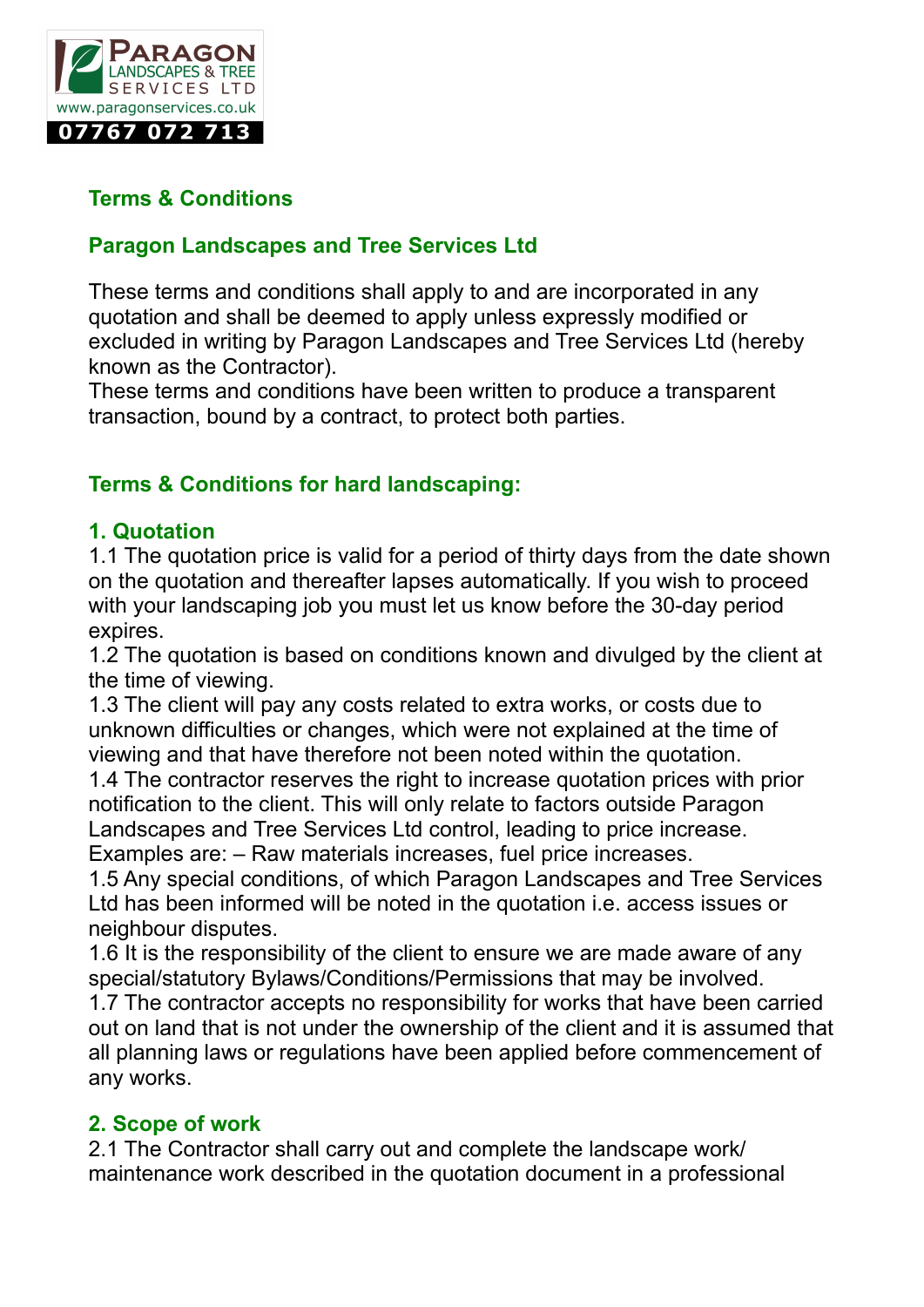manner. They shall have no obligation to execute any further work unless agreed in writing between the parties of the contract.

2.2 Please try not to engage in chitchat with our landscaping team when they are working. They will be using professional/heavy/ potentially dangerous machinery they need to concentrate when doing this. They also will be adhering to a carefully planned work schedule. It is important that they pay full attention to any task in hand for theirs and your safety. It is vital that our team utilise their time effectively to keep your job on schedule.

## **3. Landscaping work**

3.1 The landscaping work is as described to the client in the form of a formal quotation, this will include measurements and descriptions of the work to be carried out.

3.2 Landscaping work or provision of materials will not take place until the client agrees in writing the Paragon Landscapes and Tree Services Ltd Quotation. This will then act as a legally binding document between the client and Paragon Landscapes and Tree Services Ltd.

3.3 The client is responsible for obtaining any necessary planning permission for the works and for the fulfilling of statutory requirements.

## **4. The site**

4.1 The client warrants that the site is free from springs, flooding, rock, tree stumps not specified to be removed, mine workings, covered wells or other cavities, running sand, service pipes and cables, sewage or land drains, foundations or other hazards or obstructions which are not discoverable upon visual inspection of the surface of the site or made known in writing to the Contractor prior to the submission date of the quotation. The Contractor shall be entitled to make a reasonable charge for all-additional work necessary resulting from the discovery of such hazards.

4.2 Timely possession of the site and proper and adequate access to it must be made available by the Client to the Contractor to enable the work to be carried out in a regular and economic manner.

 4.3 The Client will provide access to water, electricity and toilet facilities wherever possible for use by the Contractor in carrying out the work agreed. The provisions of these services and facilities shall be at the sole cost of the client.

4.4 The client shall be responsible for ensuring the safety of their children, family members, pets, animals and visitors at all times whilst work is being carried out on their premises.

4.5 The Contractor shall be free from any liabilities, structural or accidental, when using machinery, except for accidents caused by improper use.

4.6 The client will remove and dispose of any pet waste before work begins.

4.7 The client will move any garden furniture/children's play equipment/ pots prior to work commencing.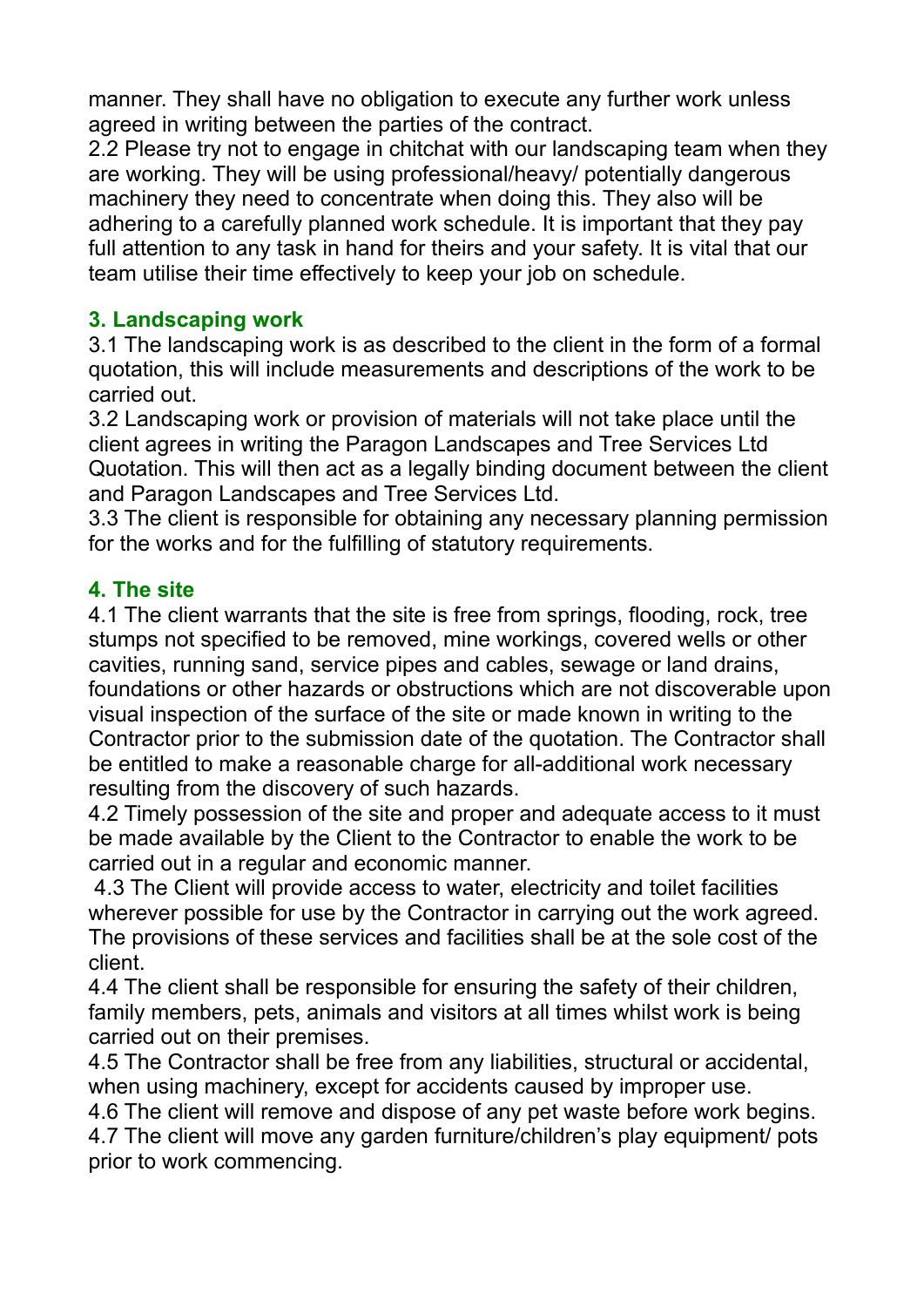## **5. Quotations/prices given**

5.1 Hard/soft landscaping prices/quotations are not open for negotiation.

### **6. Materials**

6.1 Materials delivered to site become the responsibility of the Client and the Contractor accepts no loss, damage or expense after delivery of the materials to site for any reason. Personal provisions will be made to make sure such materials are made safe whilst away from work premises.

6.2 All materials brought to site, which prove to be in excess to the Contractor's requirements shall remain the property of and shall be removable by the Contractor who shall have the right to enter the site for that purpose.

6.3 The contractor shall not be liable for any loss or theft of materials from site. Any additional materials required following damage, loss or theft shall be at the Client's expense.

6.4 Paragon Landscapes and Tree Services LTD will not be held responsible for any materials ordered or picked from other resources or suppliers outside of our recommendations and known suppliers.

### **7. Payment**

7.1 All accounts/invoices/bills are payable upon the day of completion if possible. Interest will be charged from the due date of payment on all invoices at 10% above the Contractor's Banker's Base Lending Rate per annum until actual payment is received/clears. All invoices must be paid within 10 days of issue.

### **8. How to pay Paragon Landscapes and Tree Services Ltd**

8.1 Payments should be made to Paragon Landscapes and Tree Services Ltd either by: Bank Transfer. You will always receive a receipt via e-mail for any payments made.

### **9. Deposits**

9.1 A 20% deposit will be required to secure and guarantee a work date in our diary.

9.2 A further 30% payment is to be paid one week prior to your landscaping project commencing, this is to pay for your materials.

9.3 The remaining 50% balance is payable upon the day of completion of your landscaping project and no later.

9.4 These financial clauses in section 9 are at Paragon Landscapes and Tree Services LTD's discretion and only really apply to the larger scale more materials heavy contracts, most smaller projects will avoid this condition. Any queries regarding this will be disclosed and finalised further to commencement of your project.

## **10. When might I need to pay more than 50% as a deposit?**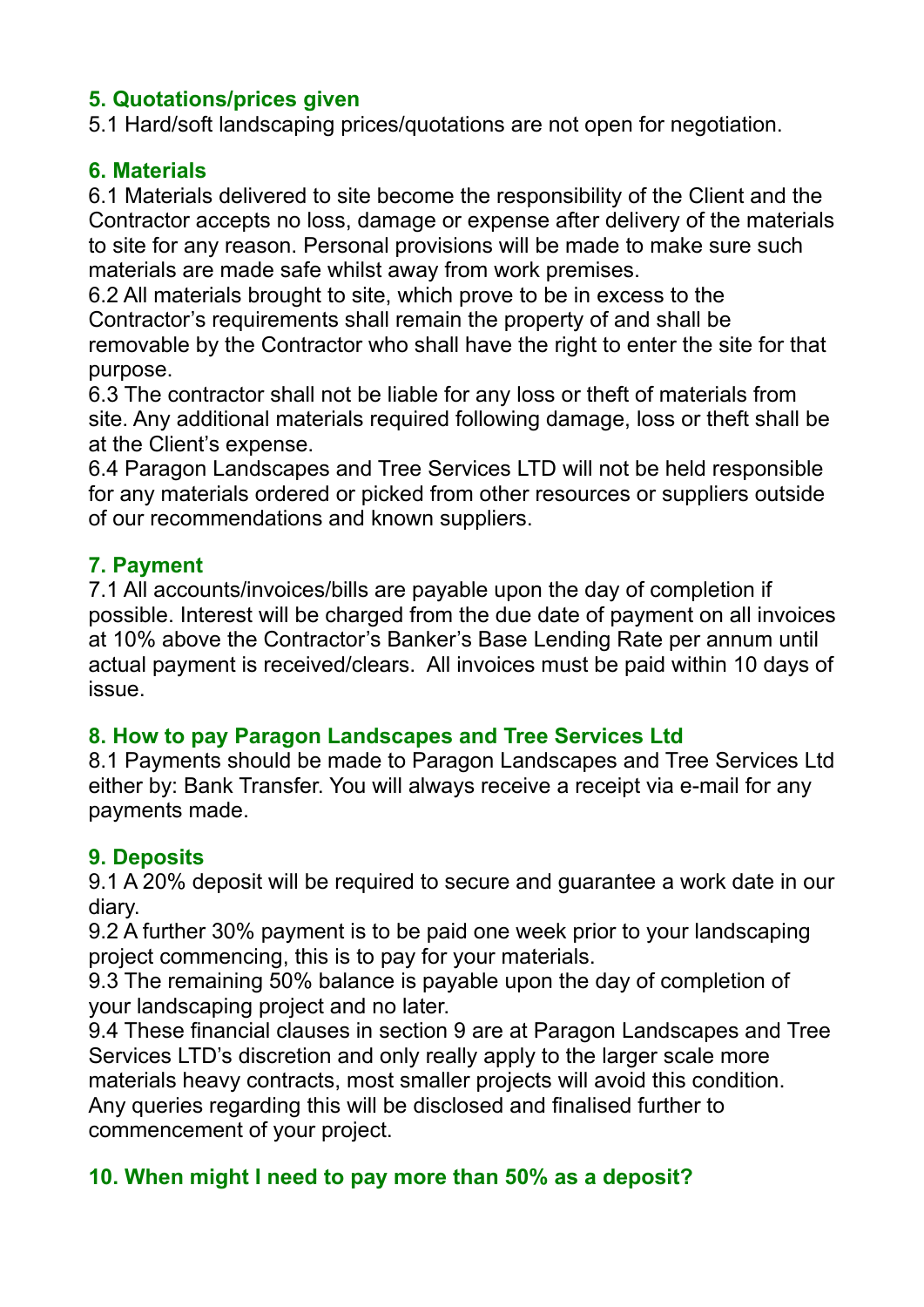10.1 A deposit of more than 50% may be requested if the materials chosen for your landscaping project exceed 50% of the entire job.

10.2 Any deposits or advance payments needed for third-party workers/sub contractors i.e. Electricians, bricklayers etc. will be requested in advance for those services.

### **11. What work will be carried out and by whom and who's responsible for what?**

11.1 Only landscaping work detailed in the quotation will be carried out by the Contractor.

11.2 The quotation is a detailed, accurate description of discussions and plans that have been agreed by the client and Paragon Landscapes and Tree Services Ltd.

11.3 All work will be carried out by Paragon Landscapes and Tree Services Ltd experienced staff.

11.4 The client shall provide access to site during Paragon Landscapes and Tree Services Ltd normal working hours (8am until 5pm including Saturdays in Winter months and 7.30am – 5.30 pm in the Summer months) and storage space for materials and machinery during the contract progress.

11.5 Any addition and/or alterations to the already agreed schedule shall be properly treated as variations and subject to written quotations.

## **12. Landscaping projects exceeding a two-week period**

12.1 Stage payments will be made by the client against works completed/ materials on site to be made at weekly intervals.

12.2 Final balance payment to be made on the day of completion.

## **13. Soft Landscaping – Anything, which is living**

13.1 The contractor is not able to accept responsibility for the well-being and maintenance of living plant material, including turf, following practical substantial completion.

13.2 It is the clients' responsibility to water/feed turf, plants, hanging baskets newly planted shrubs/trees after a landscaping project has been completed. Upon practical substantial completion the responsibility for the care and watering of all living matter is handed over to the client and will require regular attention until established.

13.3 Any plants, shrubs, trees purchased or delivered to site cannot be exchanged or returned.

## **14. Accidental/weather damage to completed hard or soft landscaping**

14.1 After practical substantial completion, Paragon Landscapes and Tree Services Ltd are not able to accept responsibility for any damage to hard or soft landscaping for example: Through the elements, including drought, winds, rain and frost to any material(s) including plants. This includes freeze thaw action occurring in the cement work of brickwork, patios and paving.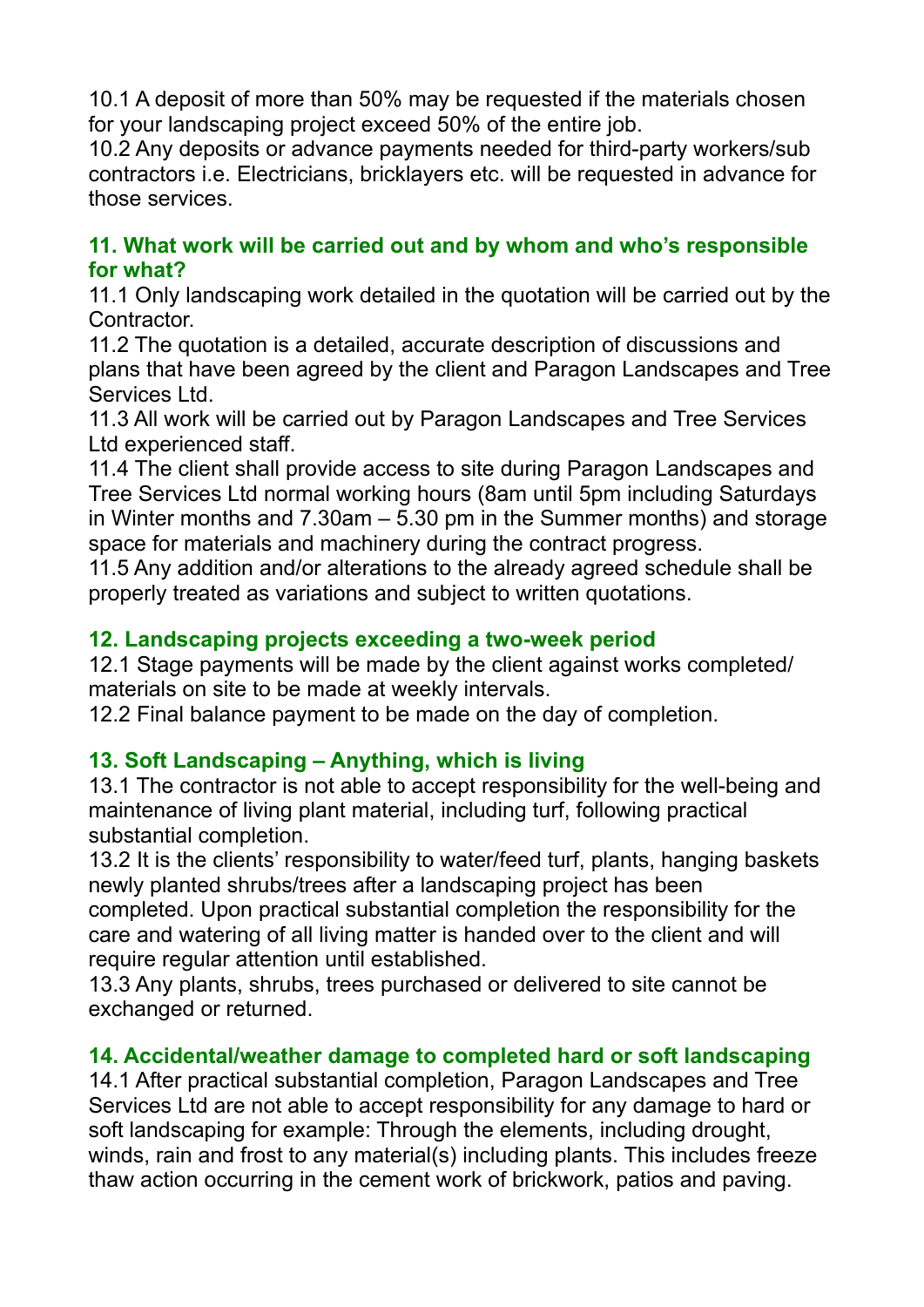14.2 Accidental damage caused by the client, client's family/friends or via a third-party who has no connection to Paragon Landscapes and Tree Services Ltd to materials or Paragon Landscapes and Tree Services Ltd will not cover completed projects in any circumstances.

14.4 If Paragon Landscapes and Tree Services Ltd accidentally break/ damage your property or materials we will replace the item/s or fix the problem.

## **15. Delays or disruption**

15.1 The Contractor undertakes to use all reasonable endeavours to complete the work within a reasonable time or by a specified date if agreed. Under no circumstance shall the Contractor incur any liability to the Client for any untimely performance or delays arising from adverse weather conditions or events beyond his reasonable control.

15.2 Weather conditions, including snow, hard frost, extreme rain, excessive heat, drought may cause the delay of a start or completion date of a contract. We will always inform you at the earliest, most convenient time of any such expected delays.

15.3 Staff illness/death of family members may cause unavoidable delays to landscaping projects. If a member of our team has an illness or is off work due to an extenuating circumstance which is beyond their control and this is going to affect a start or end date of a project you will be informed as soon as possible. We will always endeavour to start and complete landscaping jobs on time.

15.4 Delays caused by companies working on site that have not been contracted/employed by Paragon Landscapes and Tree Services Ltd will result in charges to the Clint to recover our loses/costs.

15.5 Paragon Landscapes and Tree Services Ltd will always inform you as soon as is practically possible if we need to alter your landscaping start or completion date for any reason.

### **16. Photographs/videos**

16.1 Paragon Landscapes and Tree Services Ltd photograph and video all of our landscaping and garden maintenance work before & after. These photographs/videos may be used on our website/Facebook business page/ instagram account/Google Plus. Photographs and videos are used to advertise our business and our work.

16.2 The Contractor reserves the right to publish photographs/videos of our hard/soft landscaping and garden maintenance work on our business website www.paragonservices.co.uk our Facebook business page and other social media.

### **17. Additional work**

17.1 Work that is not included within the original quotation/s and that are/is later requested by the client, or client representative, will be treated as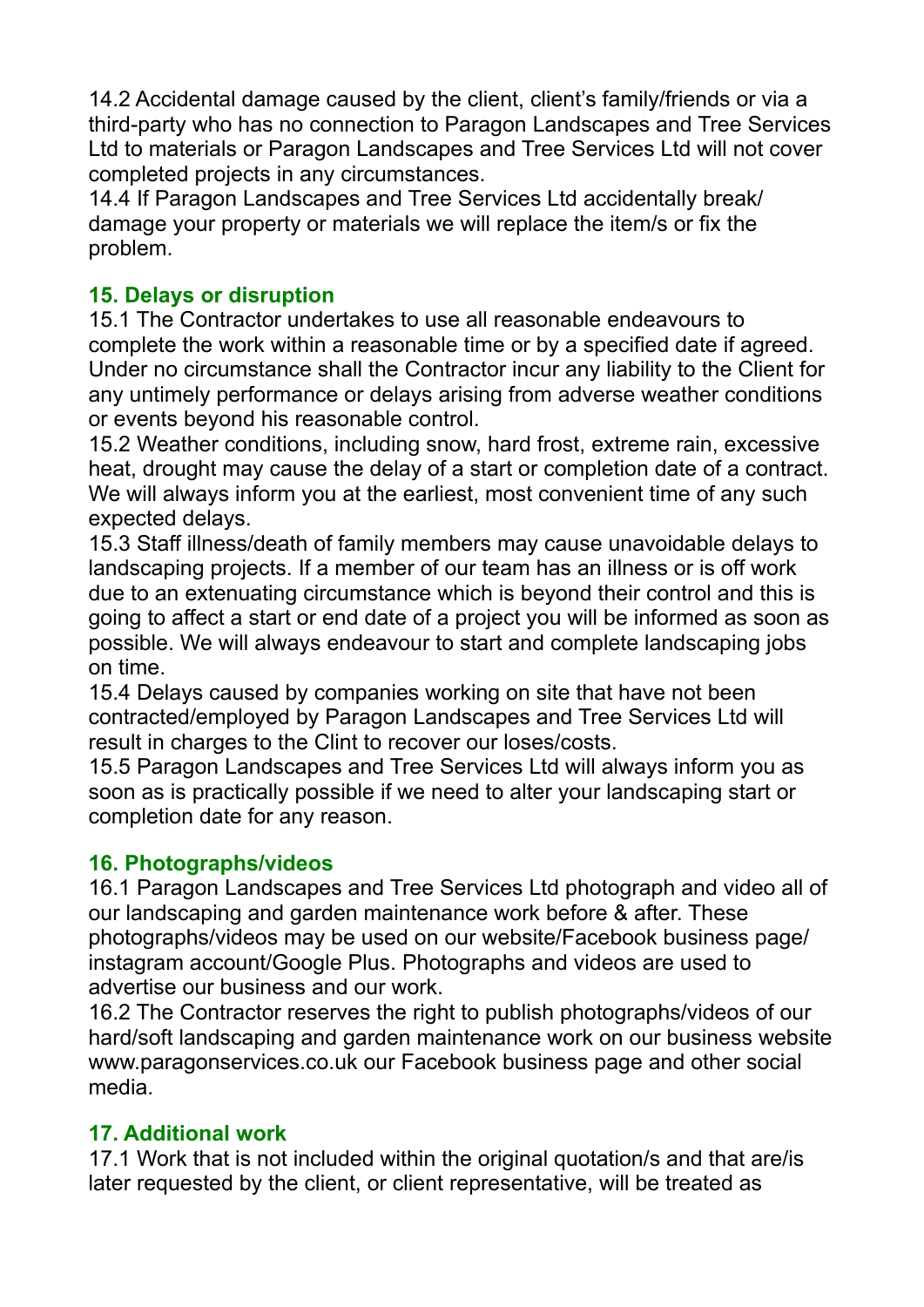additional works. The contractor will always try to carry out any additional work you request at the same time as an ongoing project, however, sometimes especially when we are very busy this may not be possible. In this instance a separate work date will need to be agreed.

17.2 Paragon Landscapes and Tree Services Ltd will provide detailed costs of additional work for the client's consideration in the form of a quotation. Once costs have been agreed in writing and a deposit received, Paragon Landscapes and Tree Services Ltd will be happy to undertake the extra landscaping work requested.

#### **18. Machinery tools and fuel**

18.1 Unless clearly specified by the Client, The contractor will provide machinery, tools and fuel to undertake works that are detailed in the quotation/work schedule.

#### **19. Cancellation of contract**

19.1 The notice period for cancellation of work is fourteen clear days (inclusive) from the date your quotation was agreed.

19.2 Any unrecoverable costs incurred in respect of commitments made for materials during that period will be charged in full to the client.

19.3 For cancellations that do not give the Contractor fourteen clear days (inclusive) notice from the date you agreed your quotation, 50% of all agreed fee rates will be charged. In addition any materials that have been purchased on behalf of the client or any other unrecoverable costs in respect of commitments made during that period e.g. machine hire contracts will be charged to the client. The Contractor will also retain any deposits paid to cover their losses.

19.4 Notice of cancellation must be made as soon as possible, initially by telephone and then supported by written confirmation. You can e-mail us at info@paragonservices.co.uk

19.5 The contractor reserves the right to cancel any project at any time if business relationship deteriorate. Any work completed at point of termination not covered by the initial deposit will be raised and invoiced within 10 days of termination. Until all outstanding invoices are paid no contractor is allowed onsite.

### **Important information**

Paragon Landscapes and Tree Services Ltd is not able to accept responsibility for any damage to (or cost involved with) any underground hazards, obstructions or services not made known to us in writing or apparent on visual inspection. Paragon Landscapes and Tree Services Ltd is not able to accept responsibility for any of our client's electrical appliances that may be unplugged/switched off during the working day for the purpose of using the client's power source or for safety reasons. It is the client's full responsibility to ensure that any electrical equipment, i.e. fridges, freezers, cookers, lights, clocks etc. are all plugged back in to their sockets and switched on during or at the end of any working day, or during the landscaping contract. If neighbour disputes prevent or delay any of Paragon Landscapes and Tree Services Ltd staff from carrying out agreed work the client will be charged for Paragon Landscapes and Tree Services Ltd lost time. This will involve the Contractor retaining your initial 20% deposit to cover business costs. Please ensure we are made aware of any issues, which may arise.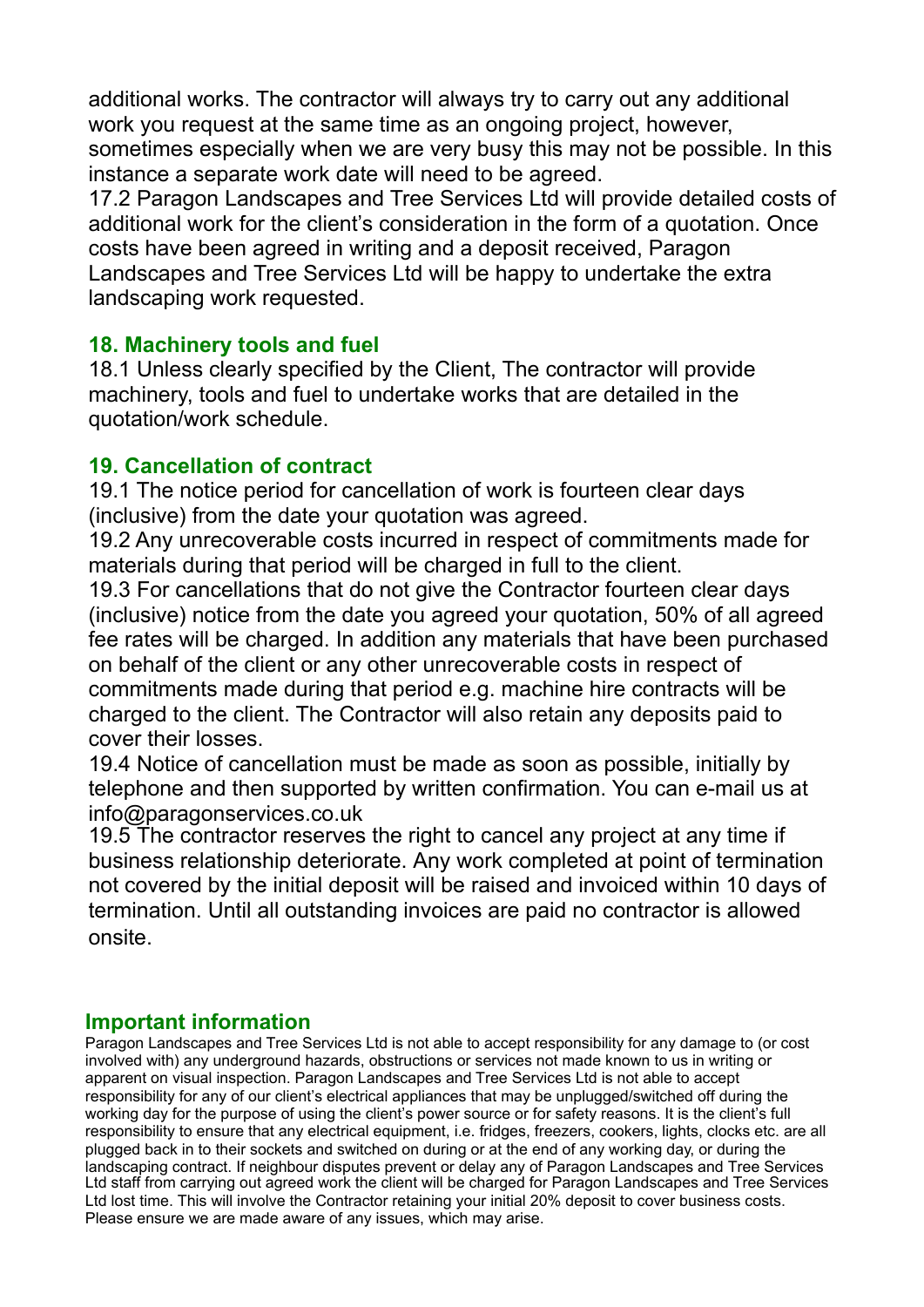# **Terms & Conditions for Tree Services, Garden maintenance and soft landscaping:**

### **1.Tree felling**

1.1 If we are felling a tree/s at your property please ensure that you remove any breakables from the area we are working in i.e. garden pots or ornaments. The Contractor cannot be held responsible for breakages that occur to plants, shrubs or outdoor buildings as a result of branches falling. 1.2 Felling trees can be hazardous therefore we ask that all clients, your pets or children remain in side your property whilst any work is underway.

### **2.Stump removal**

2.1 The client shall remove any breakables from the area in which we are working.

2.2 The client understand that grinding out of tree stumps causes mess and may flatten/damage plants that are growing in the vicinity the Contractor/s is/ are working in.

2.3 The Contractor will always tidy the area where they have been working to the best of their ability, however you will always be left with slight evidence that a tree stump has been ground out.

2.4 The client shall remain in doors whilst the Contractor is working; this is for the client's safety.

### **3.Delays or disruption**

3.1 The Contractor undertakes to use all reasonable endeavours to complete the work within a reasonable time or by a specified date if agreed. Under no circumstance shall the Contractor incur any liability to the Client for any untimely performance or delays arising from adverse weather conditions or events beyond his reasonable control.

## **4.Staff and deadlines**

4.1 Paragon Landscapes and Tree services ltd will be adhering to strict deadlines and timings, if you would like a particular task carrying out on a visit please ensure we know this in advance

4.2 Paragon Landscapes and tree services ltd will not carry out extra work free of charge. We are always happy to include a new garden task for you upon our next visit, although a fee will be incurred for any extra time spent at your property.

4.3 Please try not to engage in chitchat with our team when they are working, they will be using professional machinery and it is important that they pay full attention to the task in hand for theirs and your safety.

Paragon Landscapes and Tree Services Ltd appreciate your valued business and we look forward to providing you with quality, professional landscaping.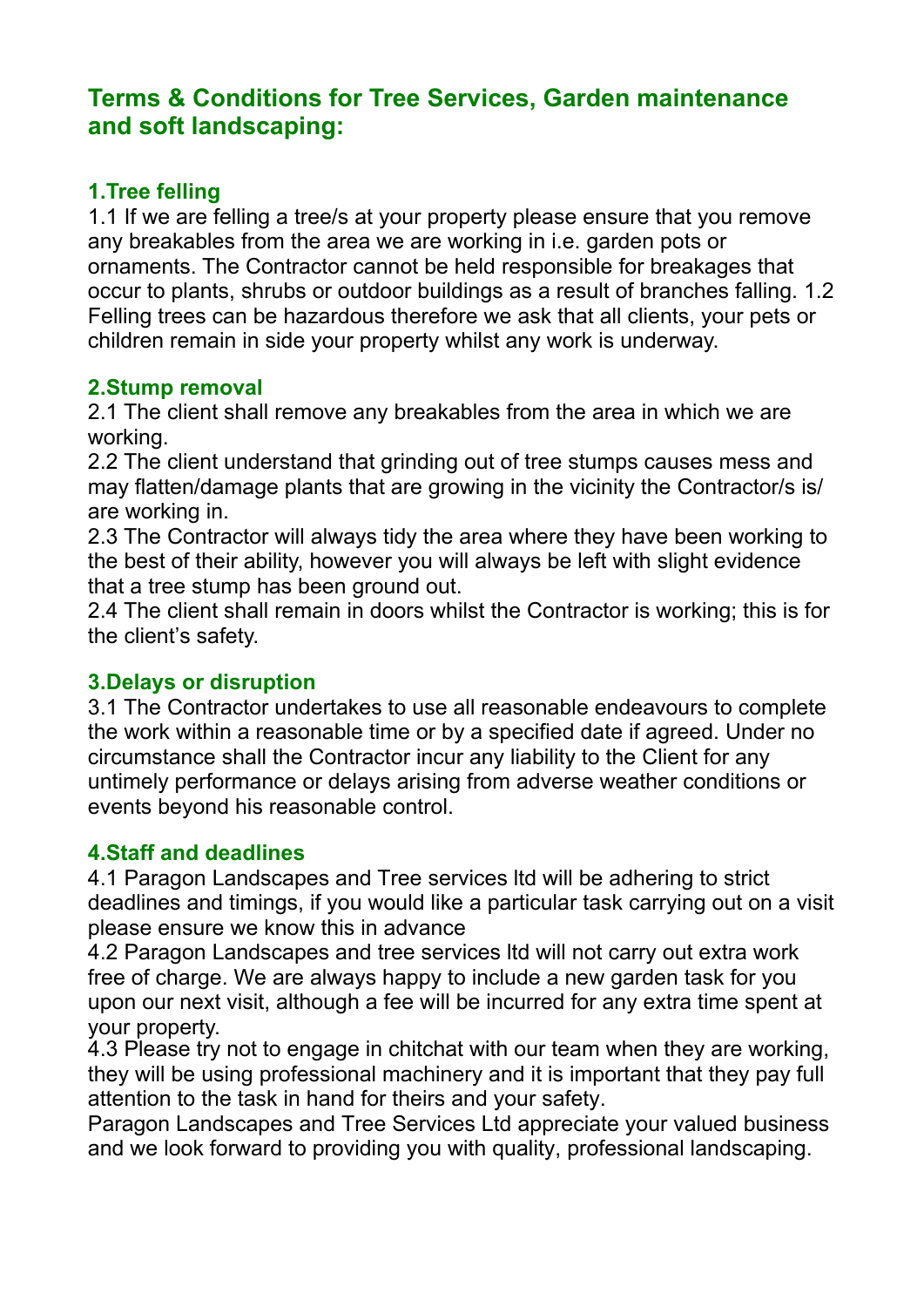### **5.Customer care policy**

5.1 Paragon Landscapes and Tree Services Ltd are proud of the value, quality and dependability of the services it provides.

5.2 If the client is not fully satisfied with any part of our service, then please inform us in writing.

5.3 We treat our clients concerns and comments as constructive and positive feedback and can only improve our services if informed of any shortcomings. 5.4 If there is concern in regard to any aspect of the services we are contracted to undertake, the client must inform Paragon Landscapes and

Tree Services Ltd immediately in writing. 5.5 The Contractor guarantees to investigate and respond to your concerns

within 14 working days.

#### **Paragon Landscapes and Tree Services Ltd reserve the right to change these terms and conditions at any time.**

**Paragon Landscapes and Tree Services ltd, terms and conditions shall be subject to the Laws of England & Wales, and the client agrees to be bound by the exclusive jurisdiction of these courts.**

After Care:

Turf:

Fertilising

When applying chemical nutrients, great care should be taken and the manufacturer's recommendations must be followed to the letter. Over application of any chemical treatment can cause the plants to die. Simplicity is the key. Grass plants need a nitrogen rich fertiliser during the spring/summer growing season and phosphorus to encourage root growth during late autumn. Fertiliser should be applied every eight to ten weeks throughout the growing season. A healthy lawn that receives adequate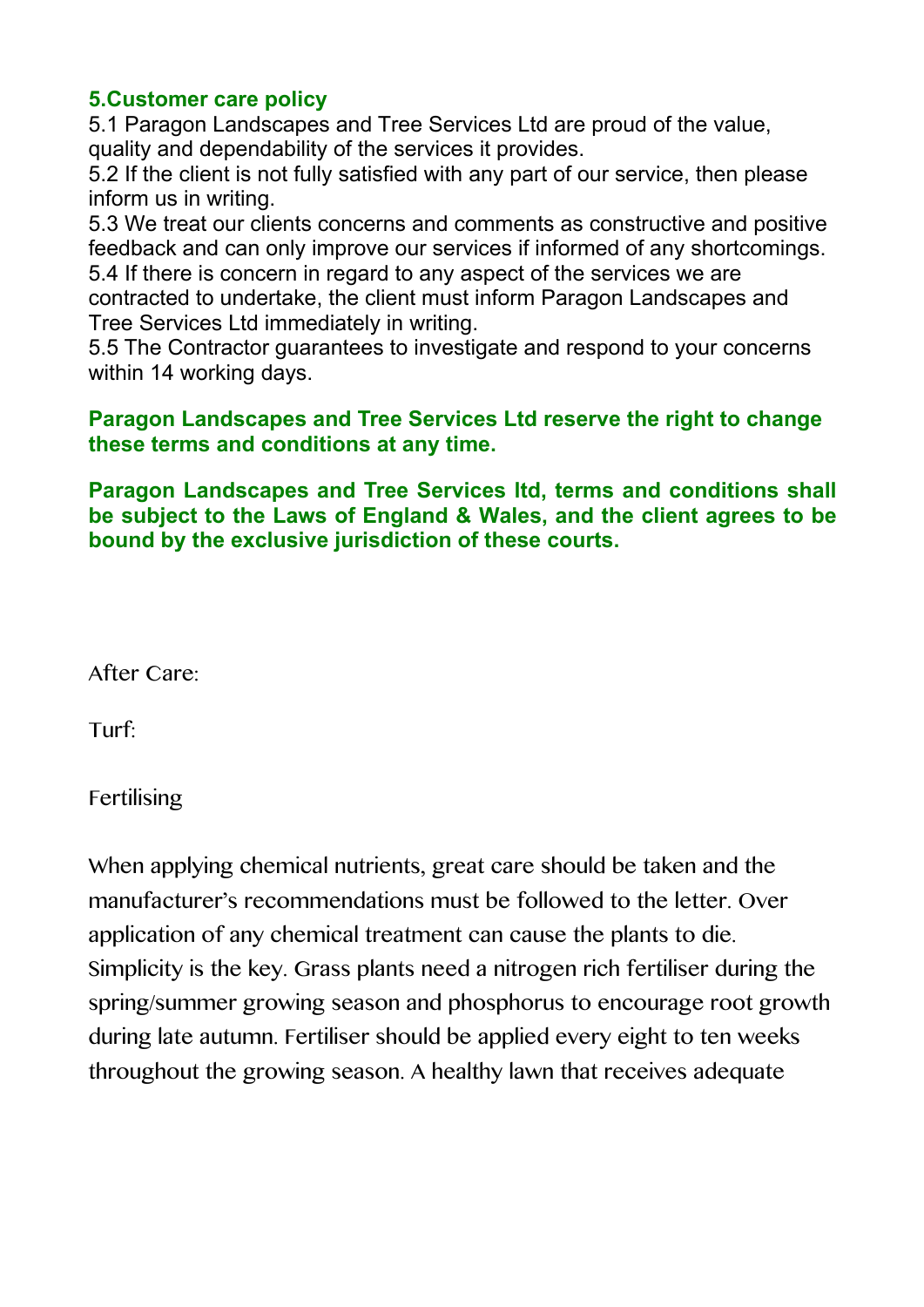nutrients applied at the correct time of year is able to fight off weed infestation and disease.

# Mowing

After seven to ten days of laying turf in spring and summer, the grass should be well enough established to commence mowing. A good way to check is to turn back a corner of the turf. If it is well anchored by roots it is all right to start mowing. For the first cut, make sure that the mower is set at a height to just top the grass. A good rule of thumb is to never remove more than 25% of the total plant. This prevents stress to the plant and if not using a grass box, will reduce the quantity of unsightly and damaging clippings. For the best results mow at least twice weekly during the late spring, once a week during summer (if dry) and early autumn and approximately every ten days, mid to late autumn. Obviously this must be flexible to suit our varied weather conditions. Make sure your mower is maintained and sharp; mowers can damage the grass if not properly maintained.

# Lawn Care Calendar

January To March

Not a lot to do to the lawn during this period, the grass growth is slowed right down because of the cold conditions. Try to stay off the lawn if it is covered in frost or very wet. Perhaps get the lawn mower serviced ready for spring.

# March

Time to get the lawn mower out of hibernation and dusted off ready to make the first cut of the season. The smell of fresh grass clippings having been a distant memory will stimulate the senses and bring back memories of warmer days. Don't be too harsh with your first clip, set the mower high and just remove the top. If your lawn is prone to worm casts then brush off before mowing with a besom broom.

# Spring

You will need to mow the lawn at least once a week now. Gradually reduce the height of cut to the desired level. Feed the lawn with a nitrogen based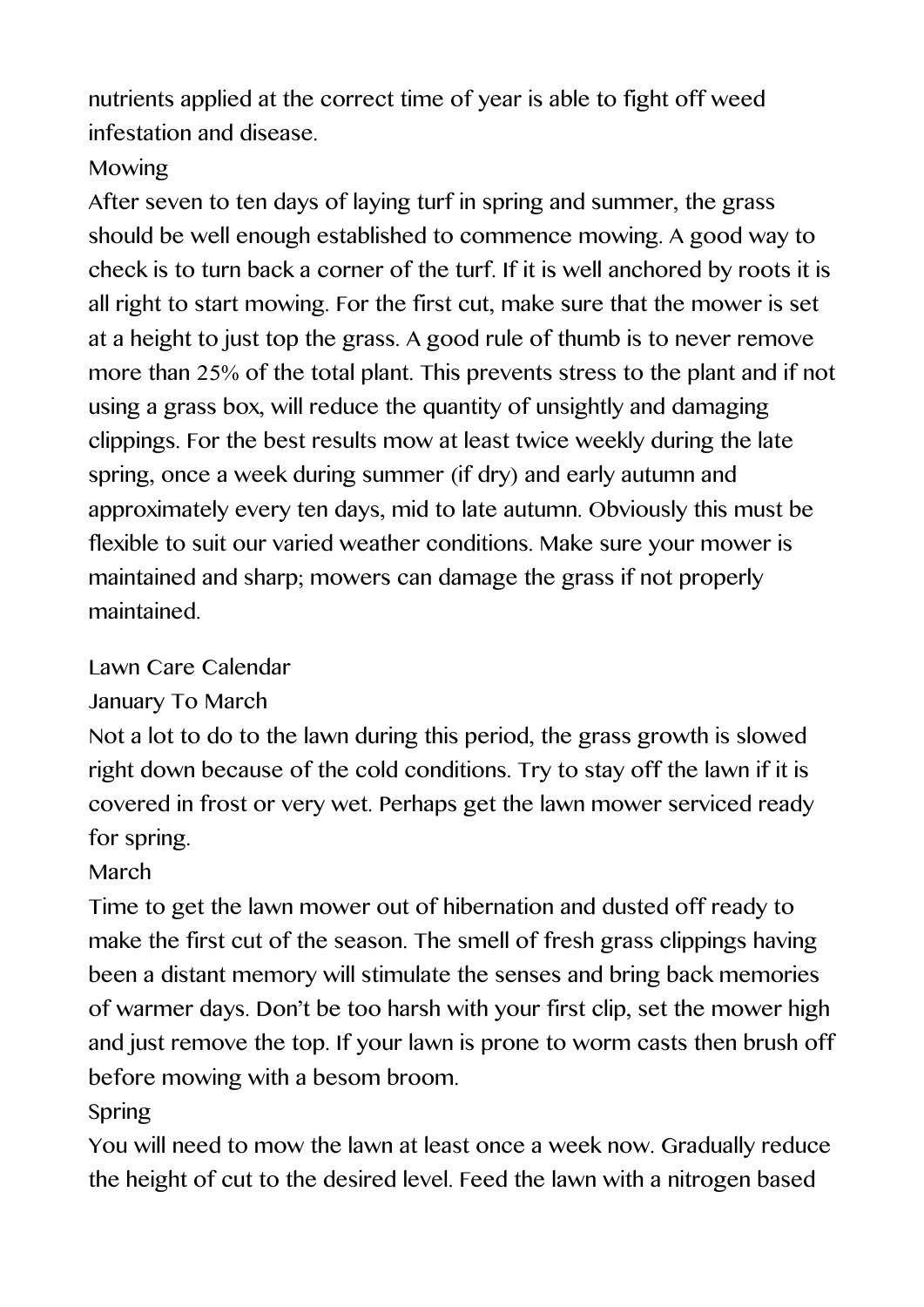fertiliser. This will green up and thicken up the lawn. If any weeds have invaded the lawn use a weed and feed. If you have bare areas (perhaps where leaves have laid) then scratch over with a spring tine rake and throw down some grass seed or for instant results with no risk of weeds patch in with new turf.

## Summer

Mow once or twice a week depending on weather conditions. Apply another nitrogen rich lawn feed to keep the lawn really green. If a few persistent weeds remain use a spot treatment. If the weather turns hot and dry keep the cutting height up and use a sprinkler early morning or in the evening to keep the lawn healthy.

## September

Mow once a week and feed with autumn fertiliser. If you notice the appearance of large numbers of crane fly then treat the lawn for leather jackets (crane fly larvae), these do a lot of damage by eating the grass roots (Bayer 'Lawn Grub Killer' is a available in most garden centres and through us). You should also spike the lawn to relieve compaction and introduce oxygen.

## September Onwards

Remove any leaves as they fall. Mow the grass until temperatures dictate otherwise. Over sow or re-turf the lawn if necessary if bare patches have appeared due to heavy use.

## Paving

Aftercare – How to keep your stone looking great for years to come Natural stone paving is a great hardwearing option that requires very little maintenance.

To keep your new patio or path looking pristine, there are a few things you can do to protect your investment:

## Sealing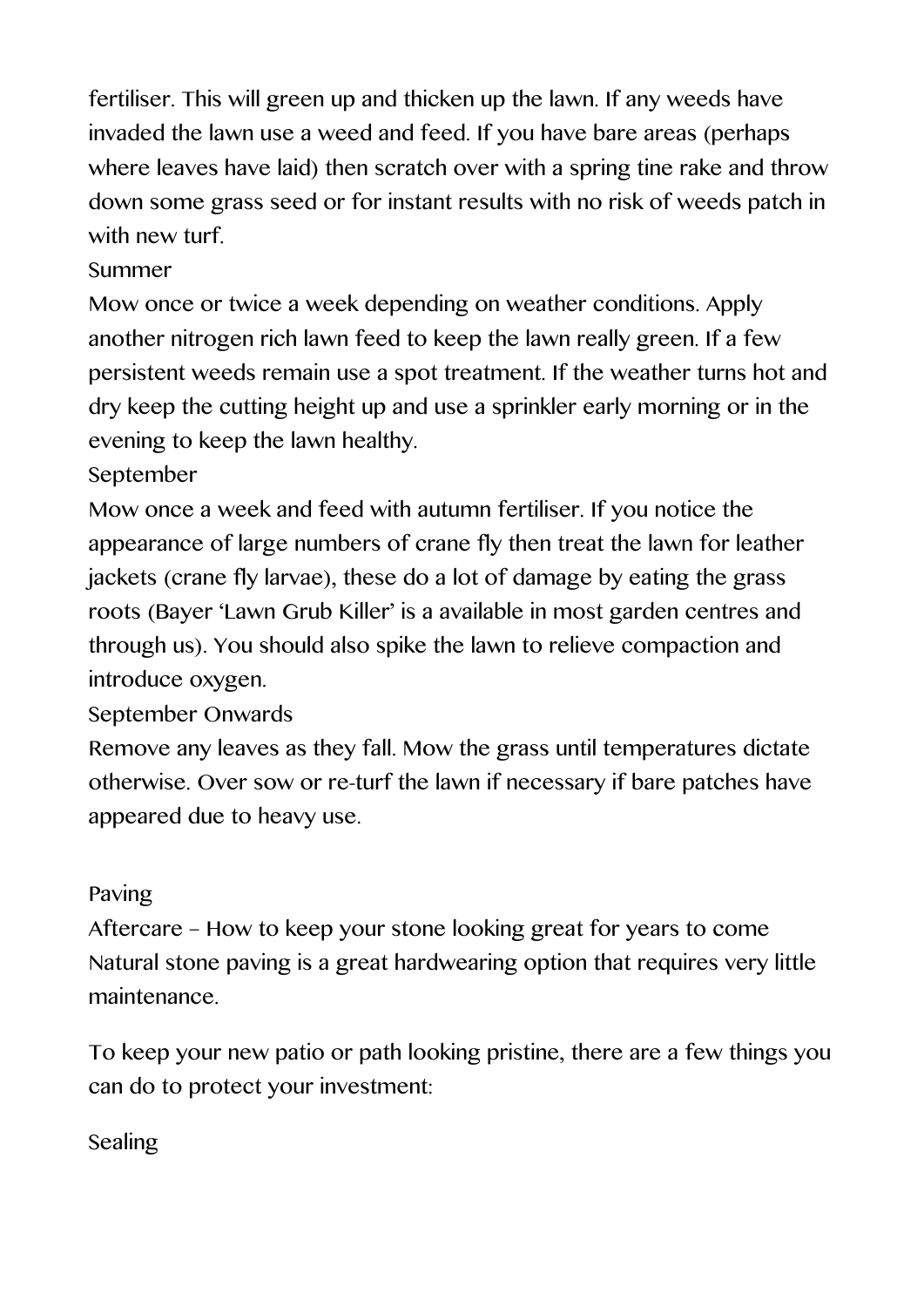• Sealing your stone isn't absolutely necessary but it might be something you want to consider.

• Helps to prevent bleaching – very important for black limestone (for protection against sun/acid rain)

• Makes future cleaning easier

• Helps protect against weeds, mould & algae (is your patio in a damp area or with trees overhead?)

• Can sometimes enhance the colour – some sealants will change the appearance, some wont (read the label & test)

• Repeat after 2 years or so if needed

Regular Brushing – 3-4 times a year

• Don't let dirt to settle on the stone for too long

• For a basic clean brush with soapy water

• Use a stiff brush

Removing Stains

- Start with just a power washer
- Use a cleaning product test it on a small part first
- Try not to power wash the joints too much this might make them loose

All cleaning and sealing is at owner's own risk. We cannot be held responsible for any possible effects or damage caused by sealing or cleaning.

Always read the manufacturer's instructions before application and test on a small area or off-cut/test piece before full use.

# Brickwork

Brick is durable and built to last, but there are some things that can cause damage to your brick work which, if not caught early, can lead to more serious problems such as water ingress or even complete wall collapse. There are a few simple things that you can do to care for and to maintain your brickwork.

Clean your brickwork